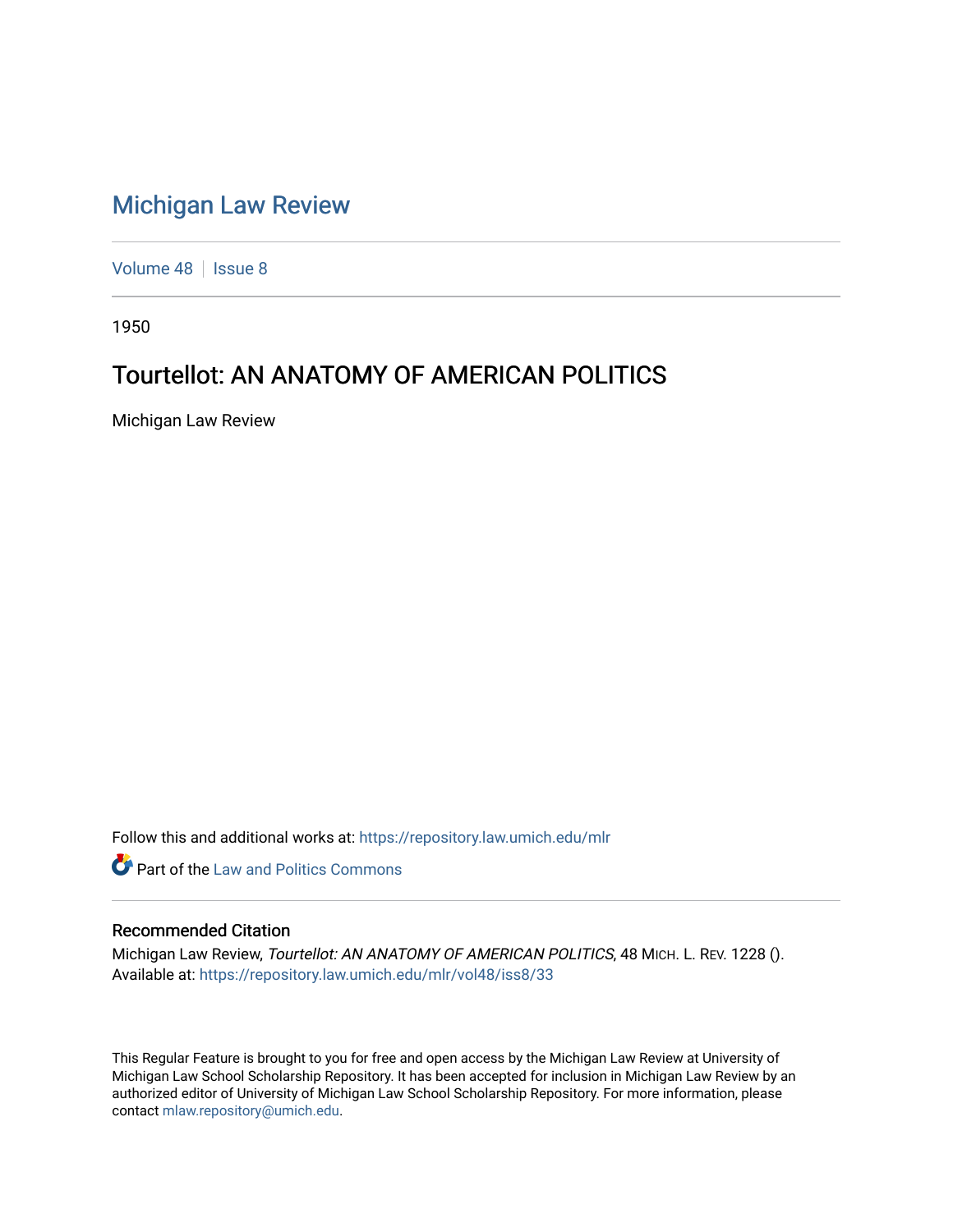## AN ANATOMY OF AMERICAN POLITICS. By *Arthur Bernon Tourtellot*. Indianapolis: Bobbs-Merrill. 1950. Pp. 349. \$3.

The structure of the American system of government, with its historical and philosophical background, is presented by Mr. Tourtellot in a very readable book. The author, an ex-journalist, biographer and documentary movie producer, has used methods from all three fields of his experience in his dissection of the body politic. The interrelation of the three branches of government is first discussed, with the presidency given the most attention. According to Mr. Tourtellot, a strong president is truly democratic, while a weak one, dominated by Congress, is subject to so many pressures from sectional and other factional interests that he cannot carry out the wishes of his electorate. The great presidents (Lincoln, Washington, Franklin Roosevelt, Wilson, Jefferson, Jackson and Polk in that order) were those who extended the scope of their office through use of implied Constitutional powers rather than being limited 'by express powers. Congress, Mr. Tourtellot dismisses as being, for the past hundred years at least, a collection of middling to mediocre men, entirely parochial in outlook and so jealous of its rights that it more often impedes progress than implements it. The Supreme Court is also criticized for its hindrance of progress, although its function as the conscience of the government is given grudging credit. The Court is the most venerated and untouchable of our institutions, but Mr. Tourtellot feels that very rarely are its members in tune with the times. The political parties next are analyzed. In the main the Democrats are the innovators, in the tradition established by Jefferson and Jackson, and those presidents such as Cleveland who opposed this trend were really Republicans by another name. Conversely, the Republicans have generally been conservatives, and Theodore Roosevelt and Willkie were sailing under false colors in their party affiliations. Both were repudiated by the G.O.P. Mr. Tourtellot concedes that conservatism is not only necessary but at times preferable. McKinley is the golden example of a true conservative, in tune with his times, who did the people a service in keeping the superficially and emotionally progressive Bryan out of office. McKinley was paternalistic toward both capital and labor, with the interests of the many at heart. Before and since, Repub-